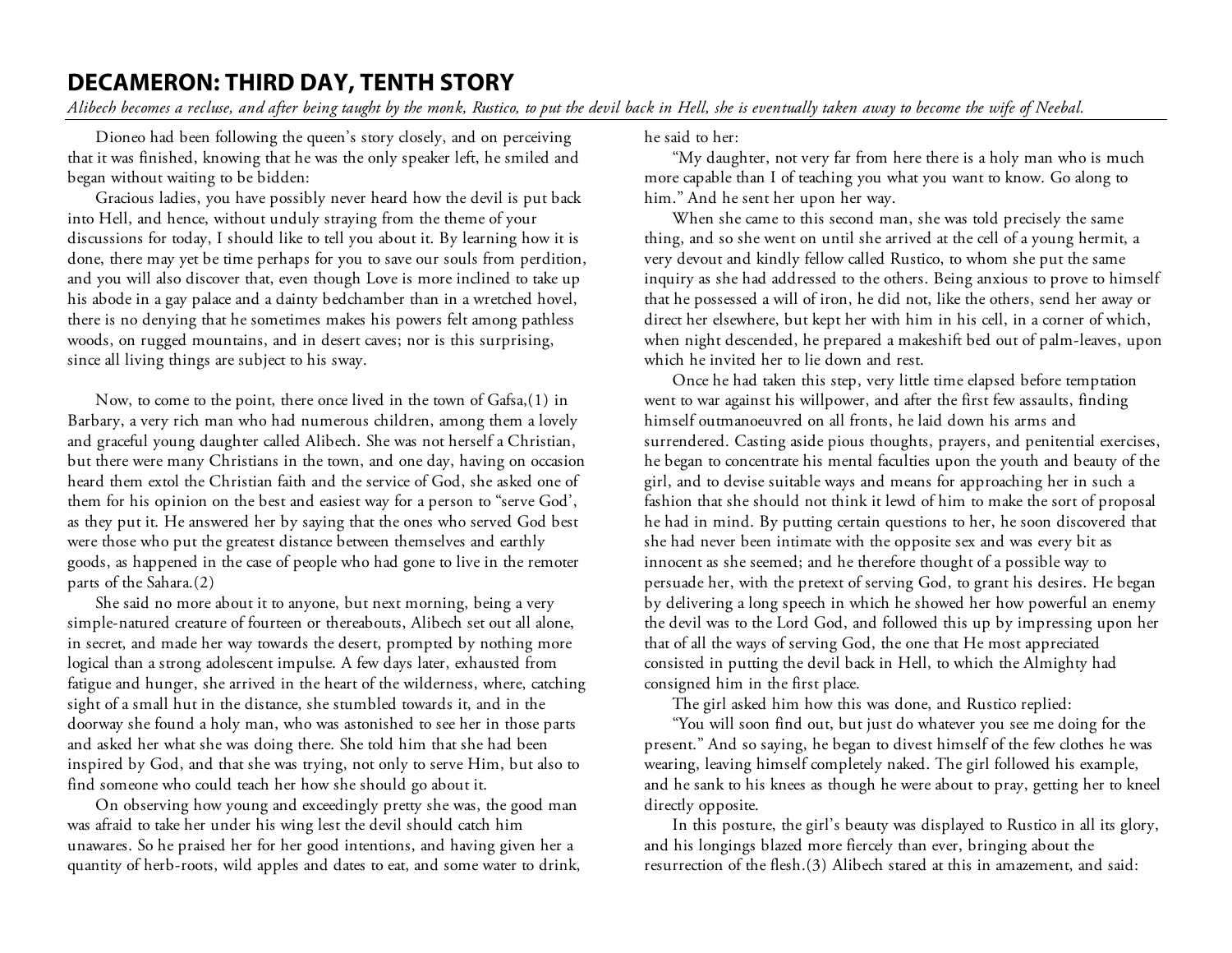"Rustico, what is that thing I see sticking out in front of you, which I do not possess?"

"Oh, my daughter," said Rustico, "this is the devil I was telling you about. Do you see what he's doing? He's hurting me so much that I can hardly endure it."

"Oh, praise be to God," said the girl, "I can see that I am better off than you are, for I have no such devil to contend with."

"You're right there," said Rustico. "But you have something else instead, that 1haven't."

"Oh?" said Alibech. "And what's that?"

"You have Hell," said Rustico. "And 1 honestly believe that God has sent you here for the salvation of my soul, because if this devil continues to plague the life out of me, and if you are prepared to take sufficient pity upon me to let me put him back into Hell, you will be giving me marvellous relief, as well as rendering incalculable service and pleasure to God, which is what you say you came here for in the first place."

"Oh, Father," replied the girl in all innocence, "if 1really do have a Hell, let's do as you suggest just as soon as you are ready."

"God bless you, my daughter," said Rustico. "Let us go and put him back, and then perhaps he'll leave me alone."

At which point he conveyed the girl to one of their beds, where he instructed her in the art of incarcerating that accursed fiend.

Never having put a single devil into Hell before, the girl found the first experience a little painful, and she said to Rustico:

"This devil must certainly be a bad lot, Father, and a true enemy of God, for as well as plaguing mankind, he even hurts Hell when he's driven back inside it."

"Daughter," said Rustico, "it will not always be like that." And in order to ensure that it wouldn't, before moving from the bed they put him back half a dozen times, curbing his arrogance to such good effect that he was positively glad to keep still for the rest of the day.

During the next few days, however, the devil's pride frequently reared its head again, and the girl, ever ready to obey the call to duty and bring him under control, happened to develop a taste for the sport, and began saying to Rustico:

"I can certainly see what those worthy men in Gafsa meant when they said that serving God was so agreeable. 1 don't honestly recall ever having done anything that gave me so much pleasure and satisfaction as 1get from putting the devil back in Hell. To my way of thinking, anyone who devotes his energies to anything but the service of God is a complete blockhead."

She thus developed the habit of going to Rustico at frequent intervals, and saying to him:

"Father, I came here to serve God, not to idle away my time. Let's go and put the devil back in Hell."

And sometimes, in the middle of their labours, she would say:

"What puzzles me, Rustico, is that the devil should ever want to escape from Hell. Because if he liked being there as much as Hell enjoys receiving him and keeping him inside, he would never go away at all."

By inviting Rustico to play the game too often, continually urging him on in the service of God, the girl took so much stuff1l1g out of him that he eventually began to turn cold where another man would have been bathed in sweat. So he told her that the devil should only be punished and put back in Hell when he reared his head with pride, adding that by the grace of Heaven, they had tamed him so effectively that he was pleading with God to be left in peace. **In** this way, he managed to keep the girl quiet for a while, but one day, having begun to notice that Rustico was no longer asking for the devil to be put back in Hell, she said:

"Look here, Rustico. Even though your devil has been punished and pesters you no longer, my Hell simply refuses to leave me alone. Now that I have helped you with my Hell to subdue the pride of your devil, the least you can do is to get your devil to help me tame the fury of my Hell."

Rustico, who was living on a diet of herb-roots and water, was quite incapable of supplying her requirements, and told her that the taming of her Hell would require an awful lot of devils, but promised to do what he could. Sometimes, therefore, he responded to the call, but this happened so infrequently that it was rather like chucking a bean into the mouth of a lion, with the result that the girl, who felt that she was not serving God as diligently as she would have liked, was found complaining more often than not.

But at the height of this dispute between Alibech's Hell and Rustico's devil, brought about by a surplus of desire on the one hand and a shortage of power on the other, a fire broke out in Gafsa, and Alibech's father was burnt to death in his own house along with all his children and every other member of his household, so that Alibech inherited the whole of his property. Because of this a young man called Neerbal who had spent the whole of his substance in sumptuous living, having heard that she was still alive, set out to look for her, and before the authorities were able to appropriate her late father's fortune on the grounds that there was no heir, he succeeded in tracing her whereabouts. To the great relief of Rustico, but against her own wishes, he took her back to Gafsa and married her, thus